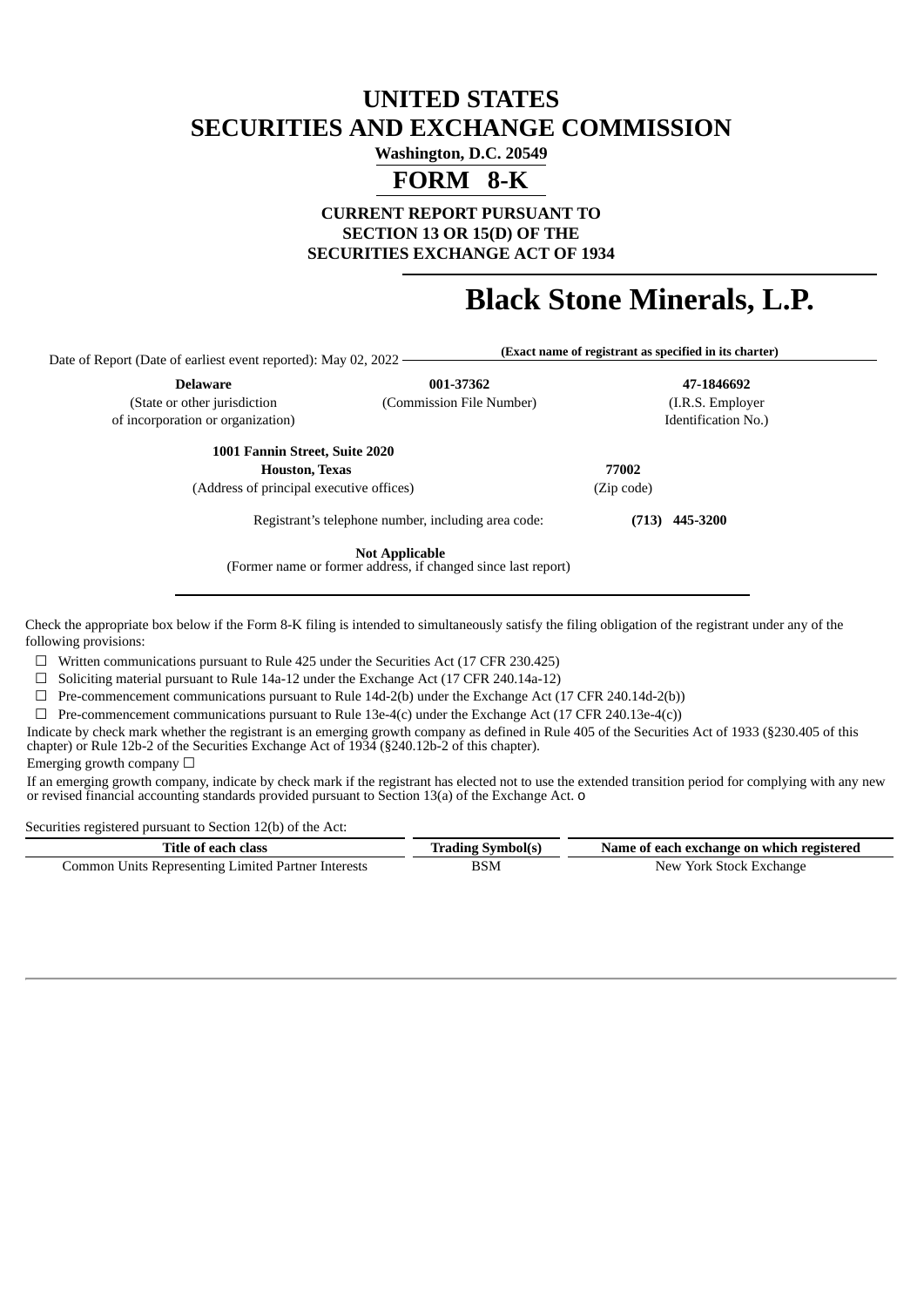The information included in this Current Report, including the exhibit attached hereto as Exhibit 99.1, is being furnished and shall not be deemed "filed" for the purposes of Section 18 of the Securities Exchange Act of 1934, as amended, or otherwise subject to the liabilities of that Section. That information shall not be incorporated by reference into any registration statement or other document pursuant to the Securities Act of 1933, as amended, except as otherwise expressly stated in such filing.

#### **Item 2.02 Results of Operations and Financial Condition**

On May 2, 2022, Black Stone Minerals, L.P. ("Black Stone Minerals") issued a press release that announced its first quarter 2022 financial and operating results. A copy of the press release is furnished herewith as Exhibit 99.1.

## **Item 9.01 Financial Statements and Exhibits**

| (d) Exhibits      |                                                             |
|-------------------|-------------------------------------------------------------|
| Exhibit<br>Number | <b>Description</b>                                          |
| 99.1              | Black Stone Minerals, L.P. Press Release, dated May 2, 2022 |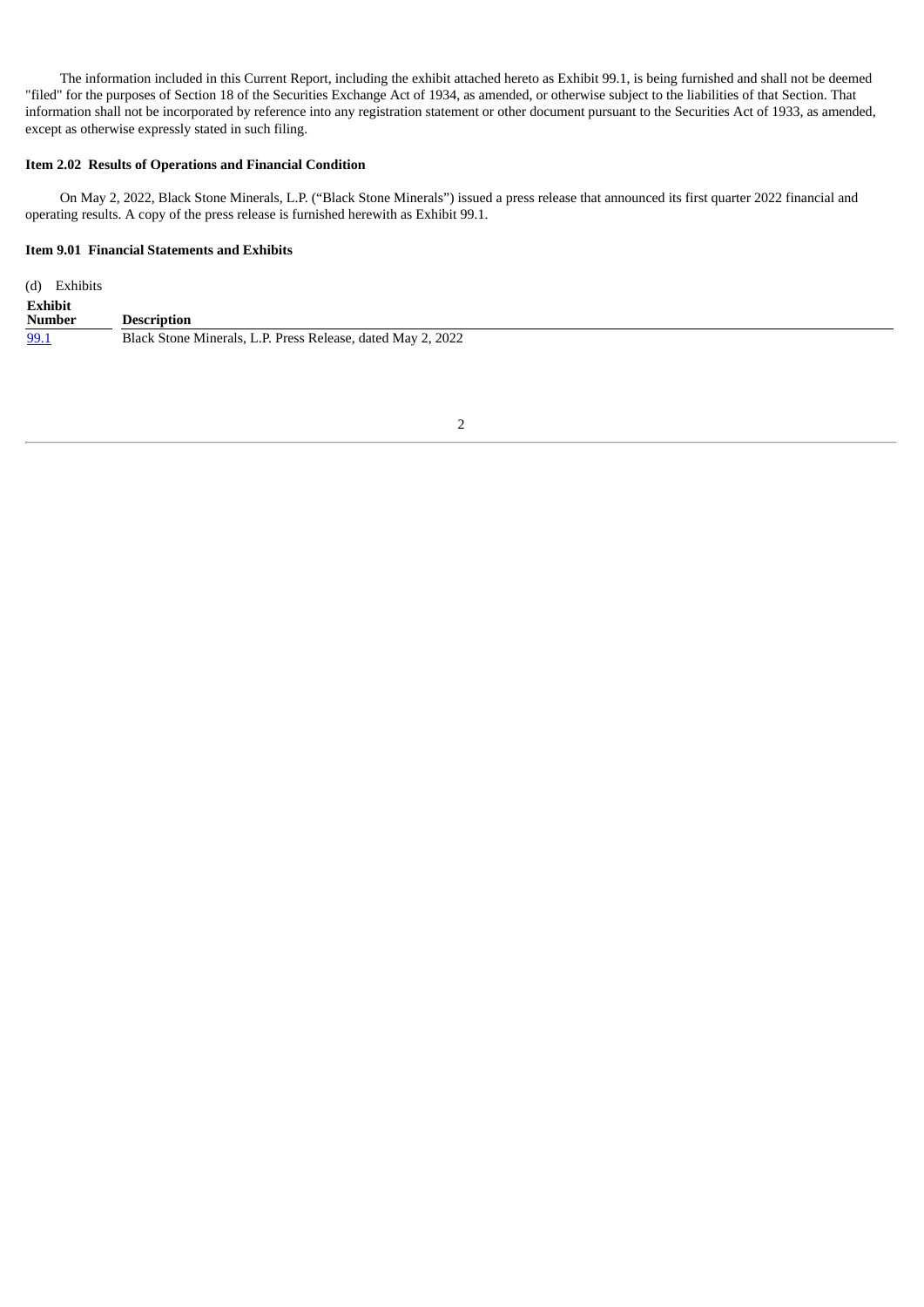## **SIGNATURES**

Pursuant to the requirements of the Securities Exchange Act of 1934, the registrant has duly caused this report to be signed on its behalf by the undersigned hereunto duly authorized.

## BLACK STONE MINERALS, L.P.

By: Black Stone Minerals GP, L.L.C., its general partner

Date: May 2, 2022 By: /s/ Steve Putman Steve Putman

Senior Vice President, General Counsel, and Secretary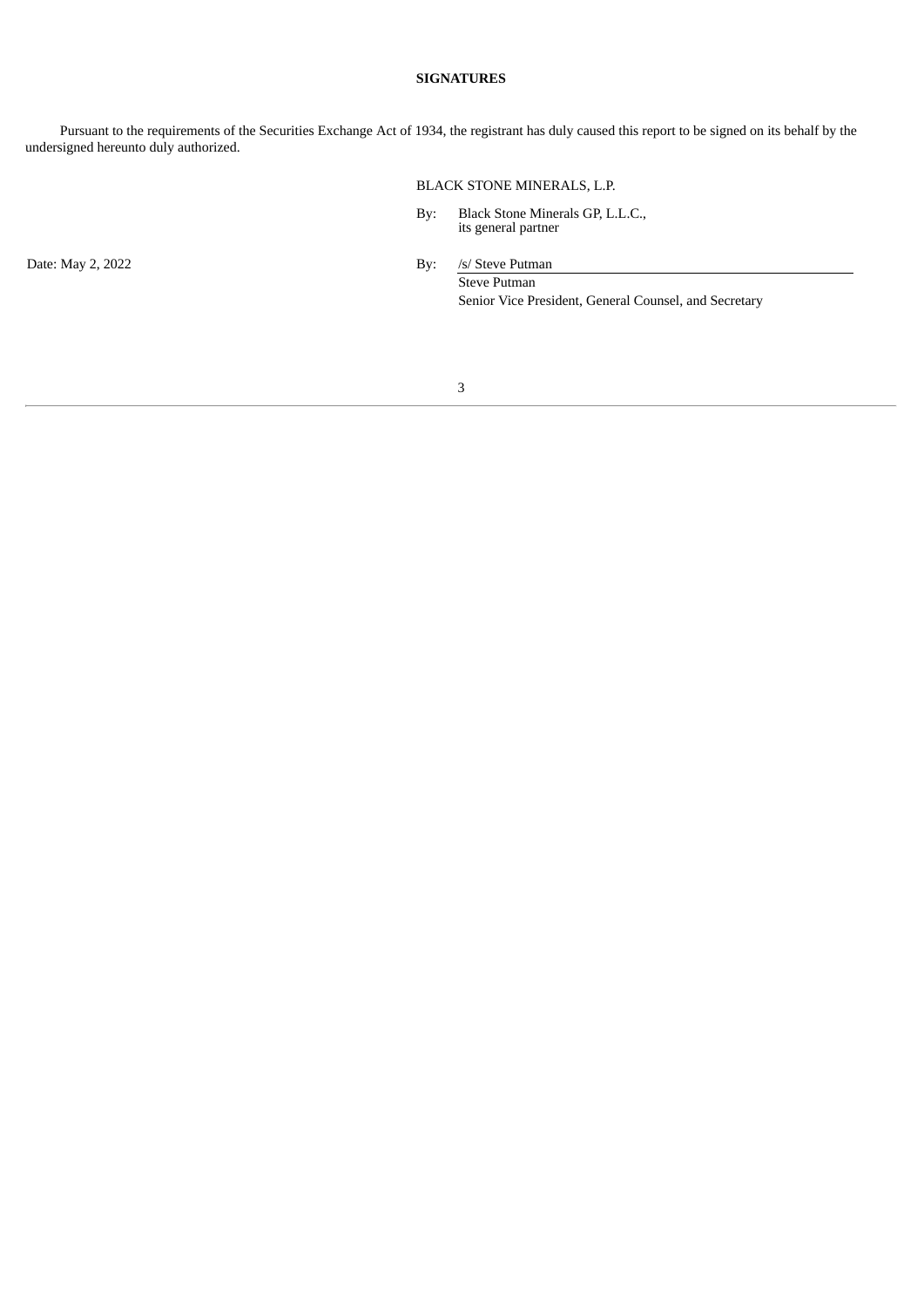**Exhibit Index**

| Exhibit<br>Number | <b>Description</b>                                          |
|-------------------|-------------------------------------------------------------|
| <u>99.1</u>       | Black Stone Minerals, L.P. Press Release, dated May 2, 2022 |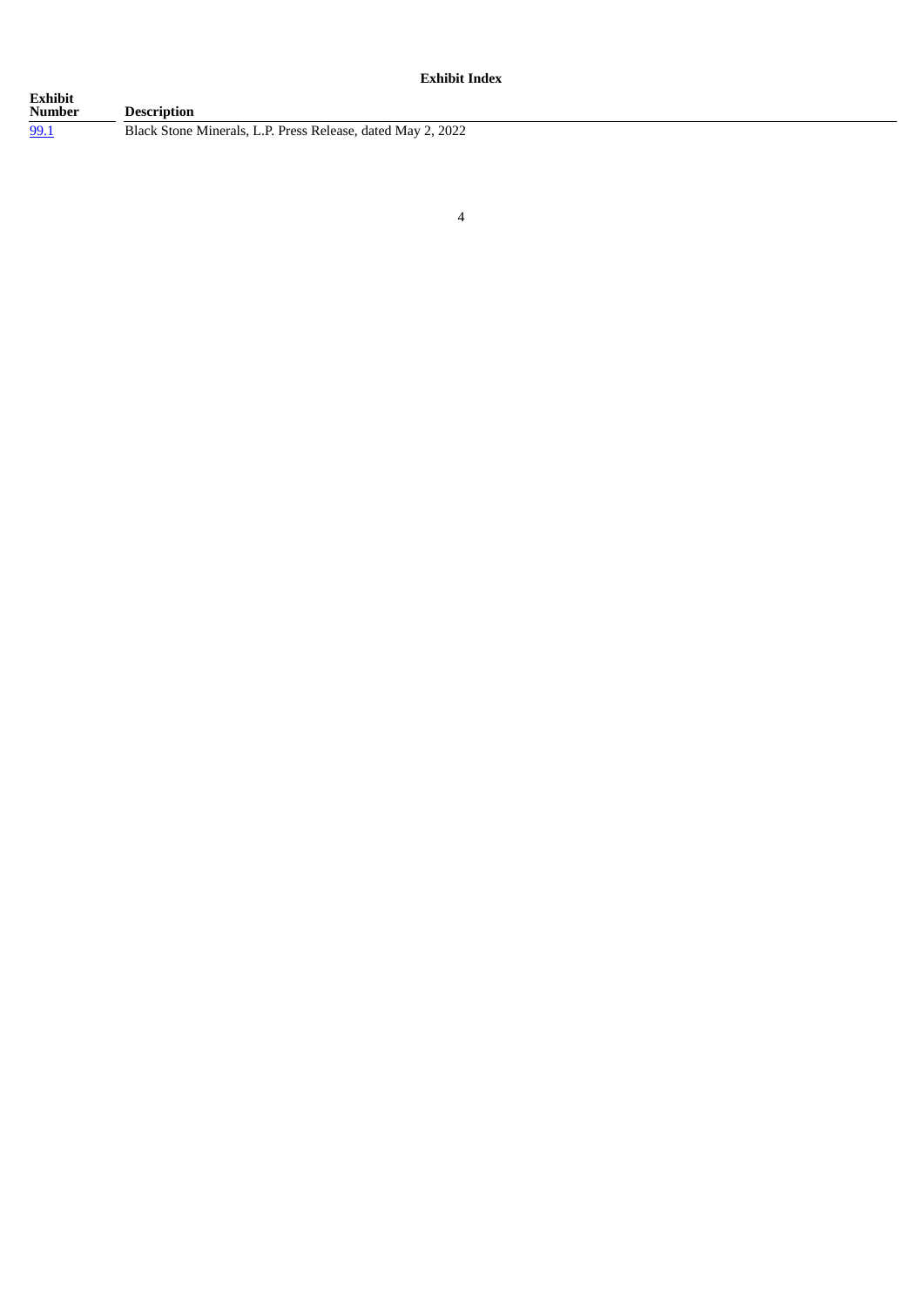<span id="page-4-0"></span>

#### **Black Stone Minerals, L.P. Reports First Quarter Results**

HOUSTON - (BUSINESS WIRE) - Black Stone Minerals, L.P. (NYSE: BSM) ("Black Stone Minerals," "Black Stone," or "the Company") today announces its financial and operating results for the first quarter of 2022.

#### **Financial and Operational Highlights**

- Mineral and royalty production for the first quarter of 2022 equaled 29.6 MBoe/d, a decrease of 16% over the prior quarter, driven in part by the timing of new wells turned to sales in the Shelby Trough Haynesville/Bossier; total production, including working interest volumes, was 32.9 MBoe/d for the quarter.
- Adjusted EBITDA for the quarter totaled \$98.8 million, an increase of 27% over the prior quarter. Net loss for the first quarter was \$7.0 million.
- Distributable cash flow was \$92.6 million for the first quarter, an increase of 30% relative to the fourth quarter of 2021.
- Announced a distribution of \$0.40 per unit with respect to the first quarter of 2022, which represents a 48% increase from the distribution paid with respect to the fourth quarter of 2021. Distribution coverage for all units was 1.1x.
- Total debt at the end of the first quarter was \$69.0 million; total debt to trailing twelve-month Adjusted EBITDA was 0.2x at quarter-end. As of April 29, 2022, total debt had been reduced to \$44.0 million.
- Effective April 28, 2022, Black Stone's borrowing base under its revolving credit facility was reaffirmed at \$400

million.

#### **Management Commentary**

Thomas L. Carter, Jr., Black Stone Minerals' Chief Executive Officer and Chairman commented, "We remain very encouraged by the level of activity across our acreage in this strong commodity price environment, and by the initial drilling results on our concentrated mineral positions in the Haynesville and Austin Chalk plays. This optimism is reflected in the significant distribution increase we announced last week."

#### **Quarterly Financial and Operating Results**

#### *Production*

Black Stone Minerals reported mineral and royalty volume of 29.6 MBoe/d (71% natural gas) for the first quarter of 2022, compared to 35.2 MBoe/d for the fourth quarter of 2021 and 31.1 MBoe/d for the first quarter of 2021. The decrease was most pronounced in the Shelby Trough and was due in part to the timing of new wells brought on line. Aethon Energy ("Aethon"), the Company's primary operating partner in the area, had four wells turned to sales shortly after the end of the first quarter. In addition, XTO Energy shut in some existing production in the Shelby Trough as it resumed drilling operations on three wells in San Augustine County. Finally, the Company successfully worked with producers in the second half of 2021 to release suspended production volumes across its mineral position, which increased reported volumes in that period.

Working interest production for the first quarter of 2022 was 3.3 MBoe/d, representing a decrease of 15% from the levels generated in the quarter ended December 31, 2021 and a decrease of 43% from the quarter ended March 31, 2021. The continued decline in working interest volumes is consistent with the Company's decision to farm out its working-interest participation to third-party capital providers.

Total reported production averaged 32.9 MBoe/d (90% mineral and royalty, 72% natural gas) for the first quarter of 2022 compared to 39.1 MBoe/d and 36.8 MBoe/d for the quarters ended December 31, 2021 and March 31, 2021, respectively.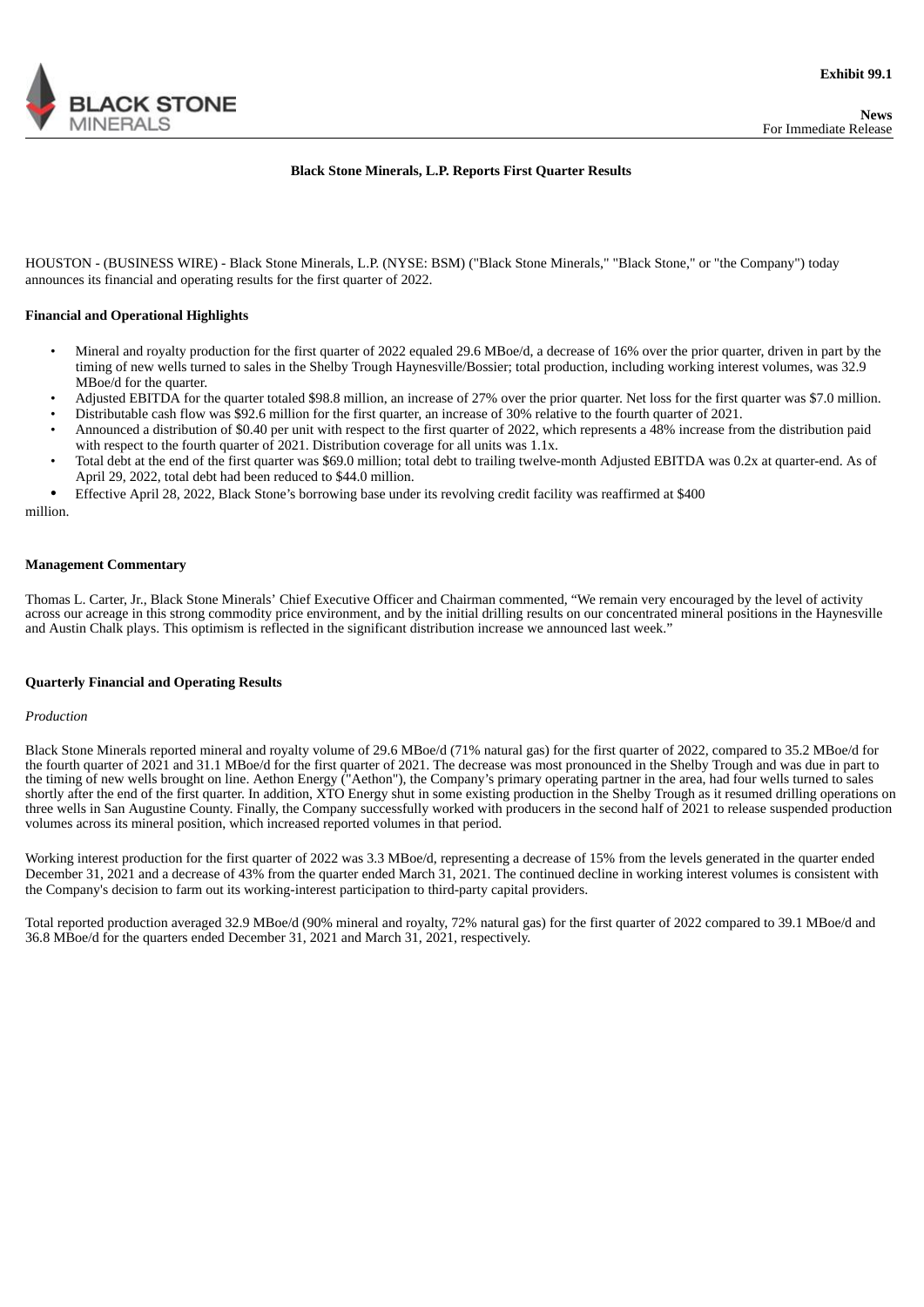#### *Realized Prices, Revenues, and Net Income*

The Company's average realized price per Boe, excluding the effect of derivative settlements, was \$51.25 for the quarter ended March 31, 2022. This is an increase of 16% from \$44.12 per Boe from the fourth quarter of 2021 and a 95% increase compared to \$26.27 for the first quarter of 2021.

Black Stone reported oil and gas revenue of \$151.6 million (50% oil and condensate) for the first quarter of 2022, a decrease of 5% from \$158.9 million in the fourth quarter of 2021. Oil and gas revenue in the first quarter of 2021 was \$87.1 million.

The Company reported a loss on commodity derivative instruments of \$120.0 million for the first quarter of 2022, composed of a \$31.2 million loss from realized settlements and a non-cash \$88.8 million unrealized loss due to the change in value of Black Stone's derivative positions during the quarter. Black Stone reported a gain of \$18.4 million and a loss of \$27.9 million on commodity derivative instruments for the quarters ended December 31, 2021 and March 31, 2021, respectively.

Lease bonus and other income was \$4.9 million for the first quarter of 2022, primarily related to leasing activity in the Wolfcamp play. Lease bonus and other income for the quarters ended December 31, 2021 and March 31, 2021 was \$2.1 million and \$2.4 million, respectively.

The Company reported a net loss of \$7.0 million for the quarter ended March 31, 2022, compared to net income of \$134.2 million in the preceding quarter. For the quarter ended March 31, 2021, the Company reported net income of \$16.2 million.

## *Adjusted EBITDA and Distributable Cash Flow*

Adjusted EBITDA for the first quarter of 2022 was \$98.8 million, which compares to \$77.6 million in the fourth quarter of 2021 and \$60.0 million in the first quarter of 2021. Distributable cash flow for the quarter ended March 31, 2022 was \$92.6 million. For the quarters ended December 31, 2021 and March 31, 2021, distributable cash flow was \$71.3 million and \$53.8 million, respectively.

## *Financial Position and Activities*

As of March 31, 2022, Black Stone Minerals had \$6.7 million in cash and \$69.0 million outstanding under its credit facility. At March 31, 2022, the ratio of total debt to trailing twelve-month Adjusted EBITDA was 0.2x. As of April 29, 2022, \$44.0 million was outstanding under the credit facility and the Company had \$10.1 million in cash.

Subsequent to quarter-end, Black Stone's borrowing base was reaffirmed at \$400 million. Black Stone is in compliance with all financial covenants associated with its credit facility.

During the first quarter of 2022, the Company made no repurchases of units under the Board-approved \$75 million unit repurchase program.

#### *First Quarter 2022 Distributions*

As previously announced, the Board approved a cash distribution of \$0.40 for each common unit attributable to the first quarter of 2022. The quarterly distribution coverage ratio attributable to the first quarter of 2022 was approximately 1.1x. These distributions will be paid on May 20, 2022 to unitholders of record as of the close of business on May 13, 2022.

## **Activity Update**

#### *Rig Activity*

As of March 31, 2022, Black Stone had 88 rigs operating across its acreage position, a slight decrease relative to the 95 rigs on the Company's acreage as of December 31, 2021 and an increase compared to the 59 rigs operating on the Company's acreage as of March 31, 2021. Most of the decrease in rig count at the end of the first quarter relative to year-end 2021 was in the Delaware Basin.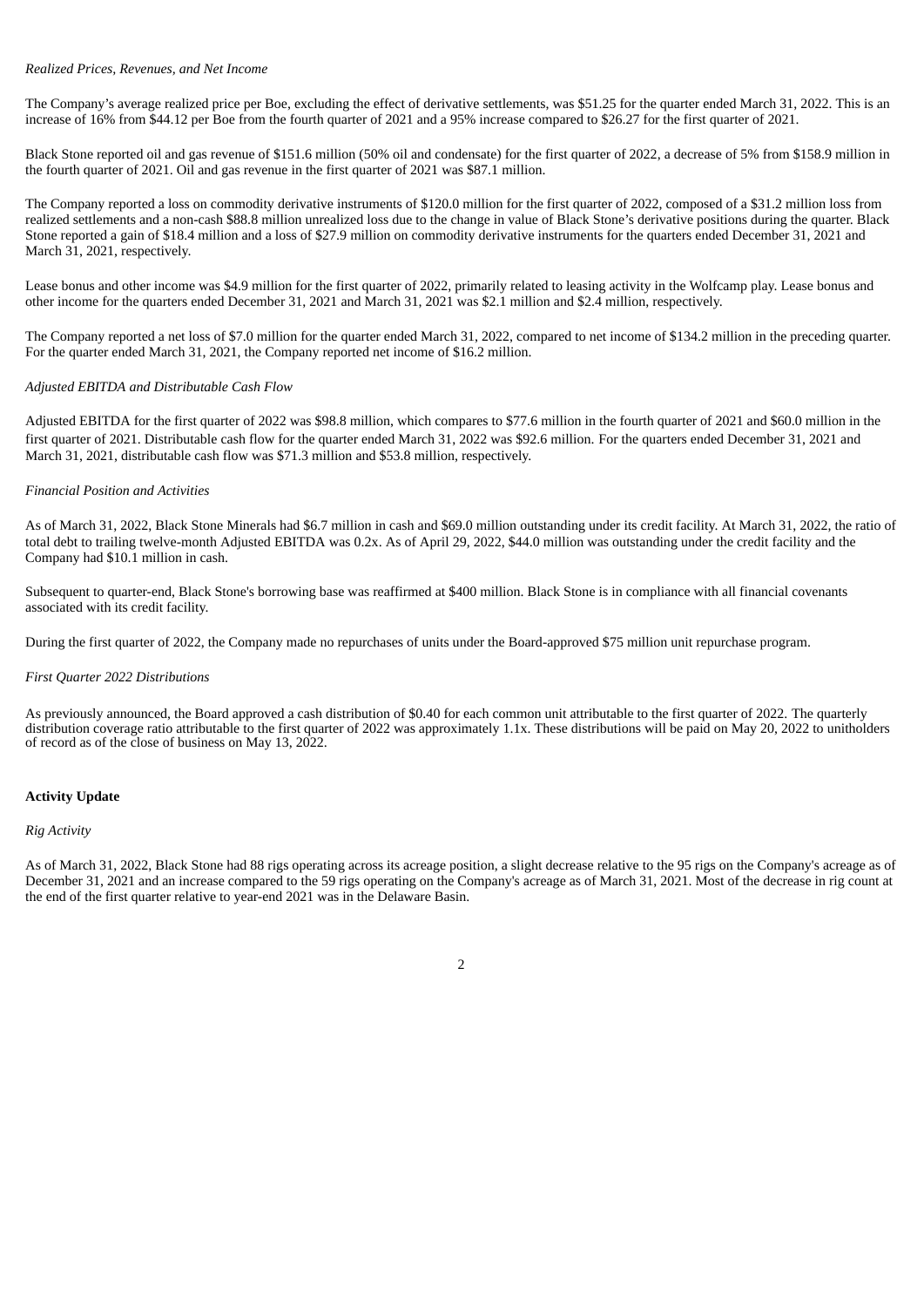## *Shelby Trough Development Update*

Aethon has successfully turned six wells to sales (four of which came online in April 2022) and has commenced operations on four additional wells under the development agreement covering Angelina County. Aethon is currently drilling two wells and has another two wells awaiting completion operations under the separate development agreement covering San Augustine County. Additionally, XTO Energy has resumed drilling three wells on Black Stone Shelby Trough acreage in San Augustine County that were originally spud in 2019.

#### *Austin Chalk Update*

Black Stone has entered into agreements with multiple operators to drill wells in the areas of the Austin Chalk in East Texas, where the Company has significant acreage positions. The results of our three well test program in the Brookeland Field demonstrates that modern completion technology can greatly improve production rates and increase reserves when compared to the vintage, unstimulated wells in the Austin Chalk formation. Four operators are actively engaged in redevelopment of the field, with two rigs running continuously in the play. To date, seven wells with modern completions are now producing in the area, and an additional five are currently either being drilled or completed.

## **Update to Hedge Position**

Black Stone has commodity derivative contracts in place covering portions of its anticipated production for 2022 and 2023. The Company's hedge position Oil Hedge Position

|                                               | OII Heage Position |          |                |
|-----------------------------------------------|--------------------|----------|----------------|
|                                               |                    | Oil Swap | Oil Swap Price |
|                                               |                    | MBbl     | \$/Bbl         |
|                                               | 1022               | 220      | \$66.47        |
|                                               | 2Q22               | 660      | \$66.47        |
|                                               | 3Q22               | 660      | \$66.47        |
|                                               | 4Q22               | 660      | \$66.47        |
| 0.3022 is summarized in the following tables: | 1Q23               | 180      | \$80.40        |
|                                               |                    |          |                |

as of April 29, 2022 is summarized in the following tables:

## Natural Gas Hedge Position

| Gas Swap    | Gas Swap Price |
|-------------|----------------|
| <b>BBtu</b> | \$/MMbtu       |
| 8,910       | \$3.12         |
| 9,000       | \$3.12         |
| 9,000       | \$3.12         |
| 4,500       | \$4.19         |
| 3,640       | \$4.16         |
| 3,680       | \$4.16         |
| 3,680       | \$4.16         |
|             |                |

More detailed information about the Company's existing hedging program can be found in the Quarterly Report on Form 10-Q for the first quarter of 2022, which is expected to be filed on or around May 3, 2022.

#### **Conference Call**

Black Stone Minerals will host a conference call and webcast for investors and analysts to discuss its results for the first quarter of 2022 on Tuesday, May 3, 2022 at 10:30 a.m. Central Time. Black Stone recommends participants who do not anticipate asking questions to listen to the call via the live broadcast available at http://investor.blackstoneminerals.com. Analysts and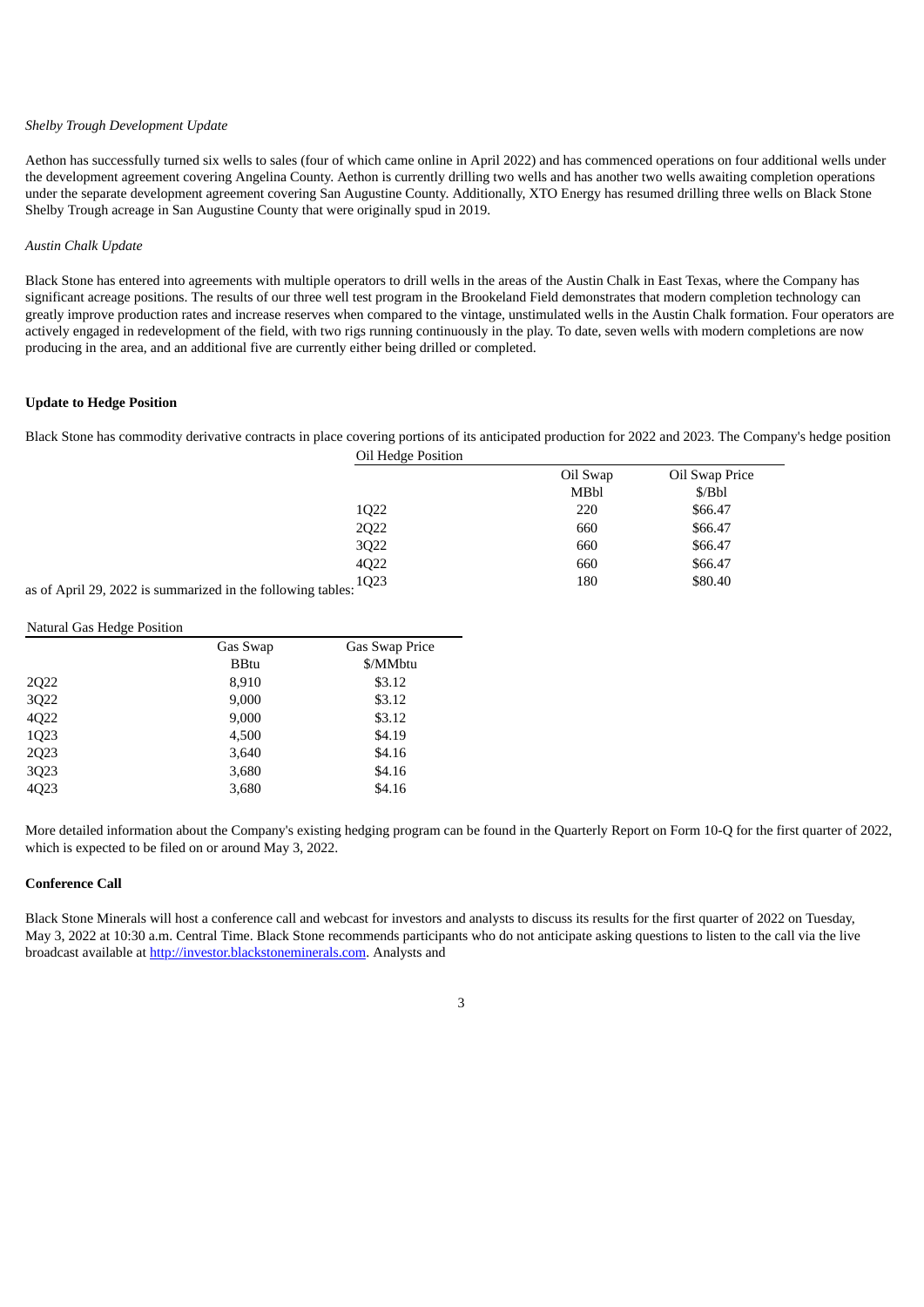investors who wish to ask questions should dial (877) 447-4732 and use conference code 5993962. A recording of the conference call will be available on Black Stone's website through June 3, 2022.

## **About Black Stone Minerals, L.P.**

Black Stone Minerals is one of the largest owners of oil and natural gas mineral interests in the United States. The Company owns mineral interests and royalty interests in 41 states in the continental United States. Black Stone believes its large, diversified asset base and long-lived, non-cost-bearing mineral and royalty interests provide for stable to growing production and reserves over time, allowing the majority of generated cash flow to be distributed to unitholders.

#### **Forward-Looking Statements**

This news release includes forward-looking statements. All statements, other than statements of historical facts, included in this news release that address activities, events or developments that the Company expects, believes or anticipates will or may occur in the future are forward-looking statements. Terminology such as "will," "may," "should," "expect," "anticipate," "plan," "project," "intend," "estimate," "believe," "target," "continue," "potential," the negative of such terms, or other comparable terminology often identify forward-looking statements. Except as required by law, Black Stone Minerals undertakes no obligation and does not intend to update these forward-looking statements to reflect events or circumstances occurring after this news release. You are cautioned not to place undue reliance on these forward-looking statements, which speak only as of the date of this news release. All forward-looking statements are qualified in their entirety by these cautionary statements. These forward-looking statements involve risks and uncertainties, many of which are beyond the control of Black Stone Minerals, which may cause the Company's actual results to differ materially from those implied or expressed by the forward-looking statements. Important factors that could cause actual results to differ materially from those in the forward-looking statements include, but are not limited to, those summarized below:

- the Company's ability to execute its business strategies;
- the scope and duration of the COVID-19 pandemic and actions taken by governmental authorities and other parties in response to the pandemic;
- the conflict in conflict in Ukraine and actions taken, and may in the future be taken, against Russia or otherwise as a result;
- the availability of U.S. liquified natural gas ("LNG") export capacity and the level of demand for LNG exports;
- the volatility of realized oil and natural gas prices;
- the level of production on the Company's properties:
- overall supply and demand for oil and natural gas, as well as regional supply and demand factors, delays, or interruptions of production;
- conservation measures, technological advances, and general concern about the environmental impact of the production and use of fossil fuels;
- the Company's ability to replace its oil and natural gas reserves;
- the Company's ability to identify, complete, and integrate acquisitions;
- general economic, business, or industry conditions;
- cybersecurity incidents, including data security breaches or computer viruses;
- competition in the oil and natural gas industry; and
- the level of drilling activity by the Company's operators, particularly in areas such as the Shelby Trough where the Company has concentrated acreage positions.

### **Black Stone Minerals, L.P. Contacts**

Jeff Wood President and Chief Financial Officer

Evan Kiefer Vice President, Finance and Investor Relations Telephone: (713) 445-3200 investorrelations@blackstoneminerals.com

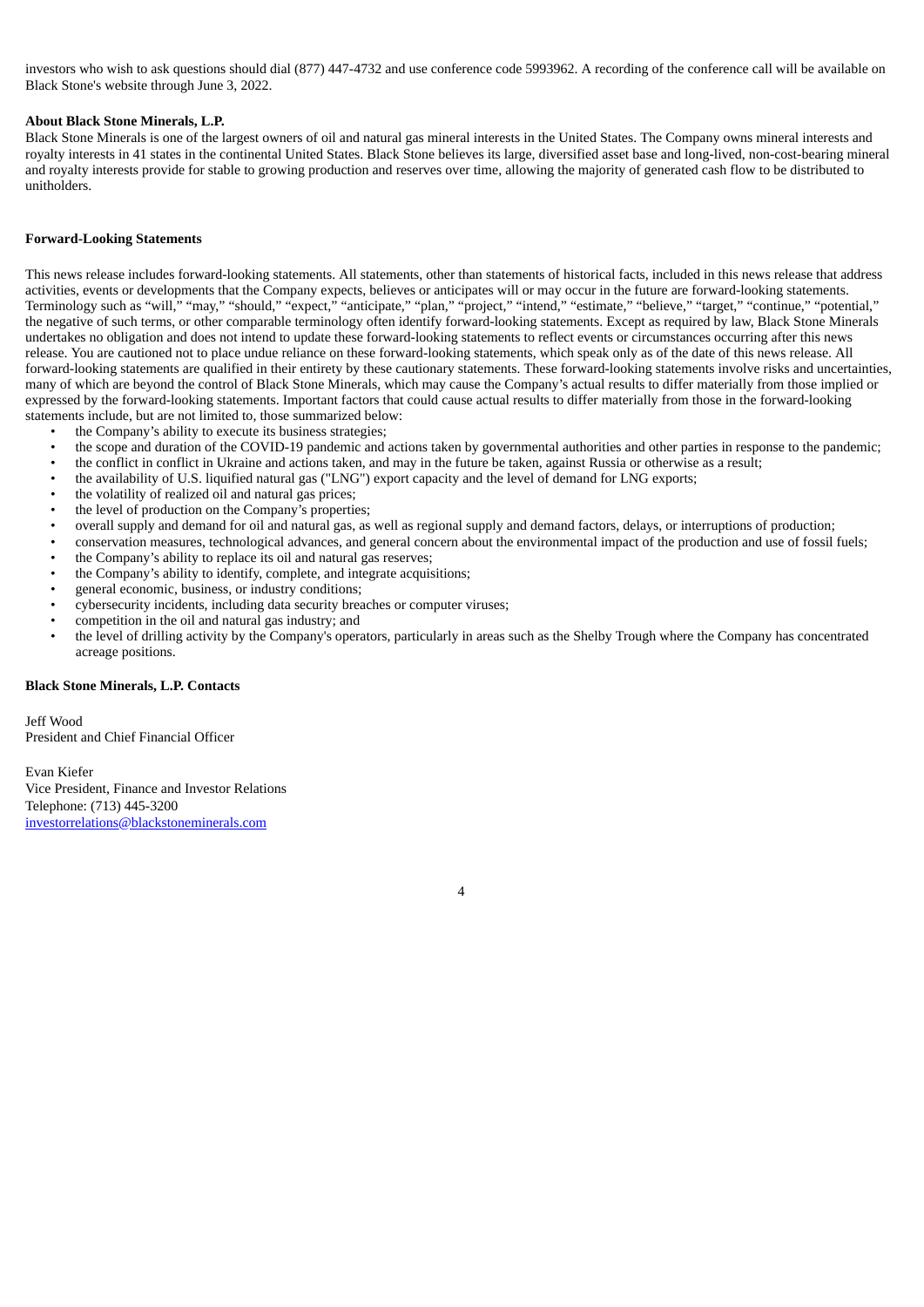#### **BLACK STONE MINERALS, L.P. AND SUBSIDIARIES CONSOLIDATED STATEMENTS OF OPERATIONS (Unaudited) (In thousands, except per unit amounts)**

|                                                                        |              | <b>Three Months Ended March 31.</b> |              |           |
|------------------------------------------------------------------------|--------------|-------------------------------------|--------------|-----------|
|                                                                        |              | 2022                                |              | 2021      |
| <b>REVENUE</b>                                                         |              |                                     |              |           |
| Oil and condensate sales                                               | \$           | 75,831                              | -S           | 44.176    |
| Natural gas and natural gas liquids sales                              |              | 75,754                              |              | 42,889    |
| Lease bonus and other income                                           |              | 4,859                               |              | 2,385     |
| Revenue from contracts with customers                                  |              | 156,444                             |              | 89,450    |
| Gain (loss) on commodity derivative instruments                        |              | (120, 020)                          |              | (27, 882) |
| <b>TOTAL REVENUE</b>                                                   |              | 36.424                              |              | 61,568    |
| OPERATING (INCOME) EXPENSE                                             |              |                                     |              |           |
| Lease operating expense                                                |              | 3.161                               |              | 2.664     |
| Production costs and ad valorem taxes                                  |              | 13,949                              |              | 11,842    |
| <b>Exploration expense</b>                                             |              | 180                                 |              | 1,073     |
| Depreciation, depletion, and amortization                              |              | 10,917                              |              | 15,632    |
| General and administrative                                             |              | 13,763                              |              | 12,852    |
| Accretion of asset retirement obligations                              |              | 202                                 |              | 292       |
| <b>TOTAL OPERATING EXPENSE</b>                                         |              | 42.172                              |              | 44,355    |
| INCOME (LOSS) FROM OPERATIONS                                          |              | (5,748)                             |              | 17,213    |
| <b>OTHER INCOME (EXPENSE)</b>                                          |              |                                     |              |           |
| Interest expense                                                       |              | (1,209)                             |              | (1,210)   |
| Other income (expense)                                                 |              | (45)                                |              | 183       |
| <b>TOTAL OTHER EXPENSE</b>                                             |              | (1,254)                             |              | (1,027)   |
| <b>NET INCOME (LOSS)</b>                                               |              | (7,002)                             |              | 16,186    |
| Distributions on Series B cumulative convertible preferred units       |              | (5,250)                             |              | (5,250)   |
| NET INCOME (LOSS) ATTRIBUTABLE TO THE GENERAL PARTNER AND COMMON UNITS | \$           | (12, 252)                           | $\mathbb{S}$ | 10,936    |
| ALLOCATION OF NET INCOME (LOSS):                                       |              |                                     |              |           |
| General partner interest                                               | \$           |                                     | \$           |           |
| Common units                                                           | \$           | (12, 252)                           | \$           | 10,936    |
| NET INCOME (LOSS) ATTRIBUTABLE TO LIMITED PARTNERS PER COMMON UNIT:    |              |                                     |              |           |
| Per common unit (basic)                                                | \$           | $(0.06)$ \$                         |              | 0.05      |
| Per common unit (diluted)                                              | $\mathbb{S}$ | $(0.06)$ \$                         |              | 0.05      |
| WEIGHTED AVERAGE COMMON UNITS OUTSTANDING:                             |              |                                     |              |           |
| Weighted average common units outstanding (basic)                      |              | 209,323                             |              | 207,442   |
| Weighted average common units outstanding (diluted)                    |              | 209,323                             |              | 207,442   |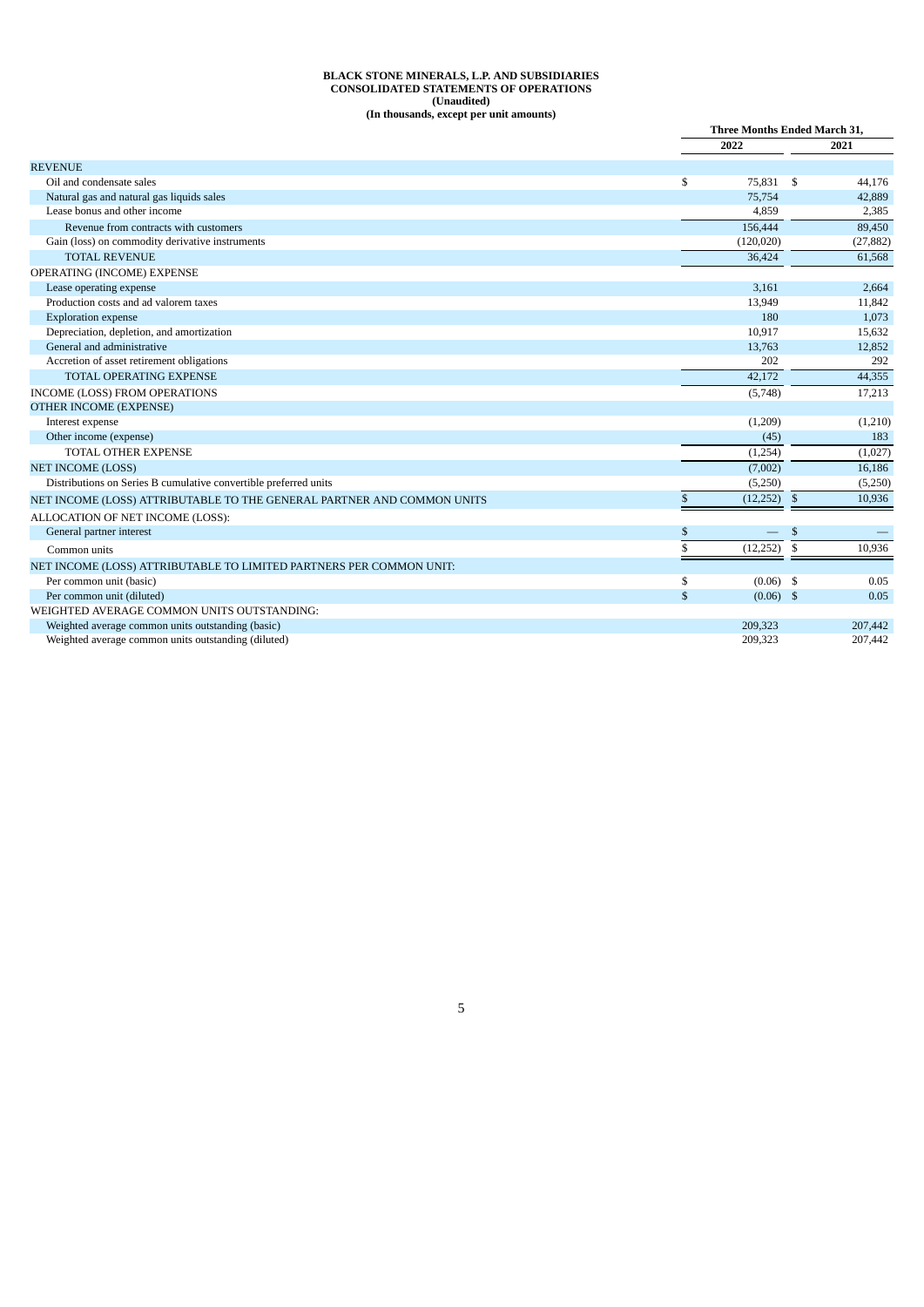The following table shows the Company's production, revenues, pricing, and expenses for the periods presented:

|                                                        |               | <b>Three Months Ended March 31,</b>                                                   |                |           |
|--------------------------------------------------------|---------------|---------------------------------------------------------------------------------------|----------------|-----------|
|                                                        |               | 2022                                                                                  |                | 2021      |
|                                                        |               | (Unaudited)<br>(Dollars in thousands, except for realized<br>prices and per Boe data) |                |           |
| Production:                                            |               |                                                                                       |                |           |
| Oil and condensate (MBbls)                             |               | 831                                                                                   |                | 829       |
| Natural gas $(MMcf)^1$                                 |               | 12,759                                                                                |                | 14,911    |
| Equivalents (MBoe)                                     |               | 2,958                                                                                 |                | 3,314     |
| Equivalents/day (MBoe)                                 |               | 32.9                                                                                  |                | 36.8      |
| Realized prices, without derivatives:                  |               |                                                                                       |                |           |
| Oil and condensate (\$/Bbl)                            | \$            | 91.25                                                                                 | \$             | 53.29     |
| Natural gas $(\frac{5}{MC}f)^1$                        |               | 5.94                                                                                  |                | 2.88      |
| Equivalents (\$/Boe)                                   | $\mathcal{S}$ | 51.25                                                                                 | $\mathfrak{S}$ | 26.27     |
| Revenue:                                               |               |                                                                                       |                |           |
| Oil and condensate sales                               | $\mathbb{S}$  | 75,831                                                                                | $\mathfrak{S}$ | 44,176    |
| Natural gas and natural gas liquids sales <sup>1</sup> |               | 75,754                                                                                |                | 42,889    |
| Lease bonus and other income                           |               | 4,859                                                                                 |                | 2,385     |
| Revenue from contracts with customers                  |               | 156,444                                                                               |                | 89,450    |
| Gain (loss) on commodity derivative instruments        |               | (120, 020)                                                                            |                | (27, 882) |
| Total revenue                                          | \$            | 36,424                                                                                | \$             | 61,568    |
| Operating expenses:                                    |               |                                                                                       |                |           |
| Lease operating expense                                | \$            | 3,161                                                                                 | \$             | 2,664     |
| Production costs and ad valorem taxes                  |               | 13,949                                                                                |                | 11,842    |
| <b>Exploration expense</b>                             |               | 180                                                                                   |                | 1,073     |
| Depreciation, depletion, and amortization              |               | 10,917                                                                                |                | 15,632    |
| General and administrative                             |               | 13,763                                                                                |                | 12,852    |
| Other expense:                                         |               |                                                                                       |                |           |
| Interest expense                                       |               | 1,209                                                                                 |                | 1,210     |
| Per Boe:                                               |               |                                                                                       |                |           |
| Lease operating expense (per working interest Boe)     | \$            | 10.75                                                                                 | <sup>\$</sup>  | 5.14      |
| Production costs and ad valorem taxes                  |               | 4.72                                                                                  |                | 3.57      |
| Depreciation, depletion, and amortization              |               | 3.69                                                                                  |                | 4.72      |
| General and administrative                             |               | 4.65                                                                                  |                | 3.88      |

 $^1$  As a mineral-and-royalty-interest owner, Black Stone Minerals is often provided insufficient and inconsistent data on natural gas liquid ("NGL") volumes by its operators. As a result, the Company is unable to reliably determine the total volumes of NGLs associated with the production of natural gas on its acreage. Accordingly, no NGL volumes are included in reported production; however, revenue attributable to NGLs is included in natural gas revenue and the calculation of realized prices for natural gas.